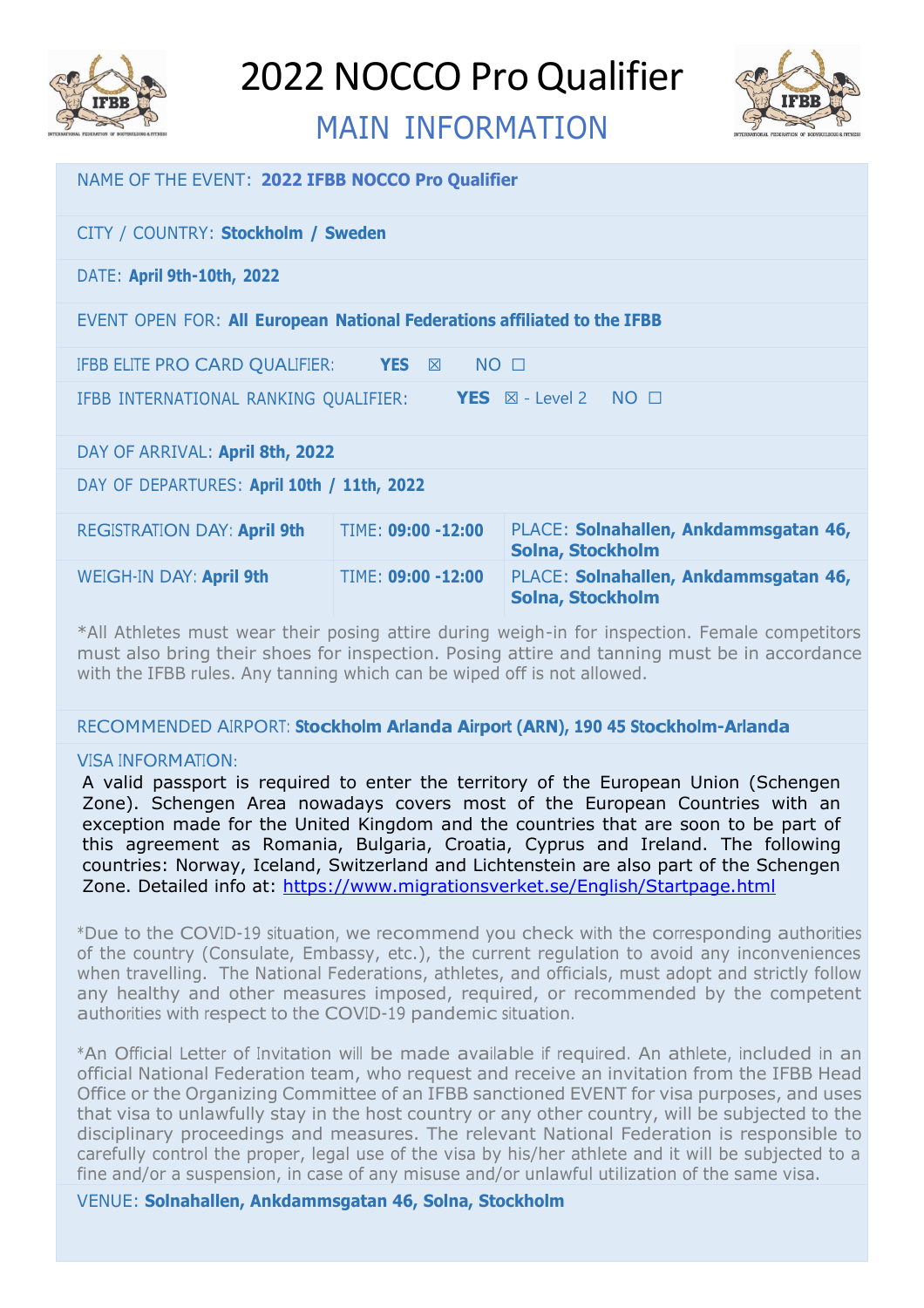### HOTEL INFORMATION

RECOMMENDED HOTEL: **Park Inn by Radisson, Solna, Hotellgatan 11, 17125 Solna**

# REGISTRATION FEE:

Each athlete must pay the IFBB registration fee of **EUR €200**.

Registration fee for athletes to enter this competition must be paid in advance by credit/debit card or PayPal at [http://www.ifbb.com/competition-registration. P](http://www.ifbb.com/competition-registration)lease add your name during online payment and bring a copy of your payment confirmation to the registration. Payments at arrival shall have an extra charge of **EUR €50**.

CROSSOVERS: **EUR €100.** DEADLINE FOR ONLINE PAYMENT: **March 29th , 2022**

\*Participating athletes must be recommended by their National Federation by sending the Final Entry Form with their names directly to the Organizing Committee, to the IFBB Technical Committee and IFBB Head Office in Madrid.

The final decision to allow an athlete to compete in this EVENT rests with the IFBB.

\*It is also the FULL OBLIGATION AND RESPONSIBILITY of a National Federation to MONITOR ALL THE ATHLETES affiliated to this National Federation who are fulfilling a period of ineligibility due to Anti-Doping Rule Violation or any Disciplinary case, to make sure these athletes WILL NOT REGISTER/COMPETE/OR PARTICIPATE IN ANY CAPACITY in any EVENT either at National or International level, Official or Invitational.

\*All athletes will have to present their Passports and IFBB International Cards at the Registration. Any athlete who has not yet purchased or renewed his/her IFBB International Card will have to buy one at registration. IFBB Cards are **EUR €35** and are mandatory.

\*All posing music must be in the high quality MP3-format, or lossless FLAC/AAC and sent to the Organizing Committee Officer at **[info@tyngre.se](mailto:info@tyngre.se)** no later than Friday, 1st of April 2022. Otherwise, it must be brought to the registration on an USB drive, where the music must be the only file on the USB. Competitor must affix his/her name on the USB for easy identification. The use of profane, vulgar, and offensive language is strictly prohibited in the posing music.

CATEGORIES:

Up to & incl. 169 cm Over 180 cm Over 169 cm and Overall and Overall

Up to & incl. 163 cm Over 180 cm Over 163 cm Overall Overall **Men's Physique**

**Women's Bodyfitness** Up to & incl. 174 cm Up to & incl. 163 cm Up to & incl. 178 cm Over 163 cm Over 178 cm Overall Overall

**Women's Bikini Men's Classic Physique\*** Up to & incl. 164 cm Up to & incl. 180 cm Overall **Men's Classic Bodybuilding\***

**Women's Wellness** Up to & incl. 180 cm

\*- categories with weight / height limits **Possible crossovers:** Men's Classic Bodybuilding – Men's Classic Physique

Top 5 athletes in each category will receive points to the 2022 IFBB World Ranking (Level 2 competition).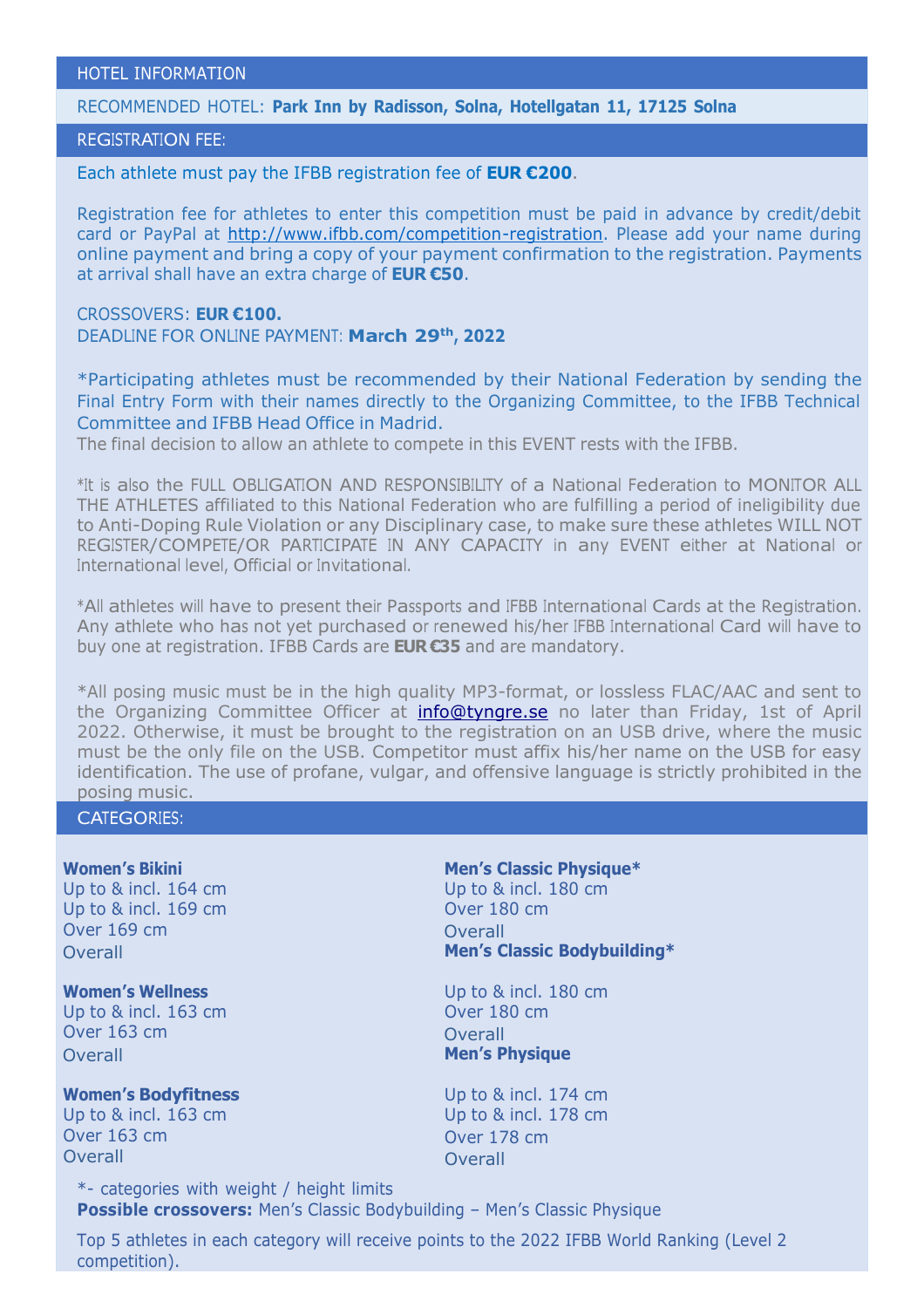# AWARDS:

Top three athletes in each category will be awarded with medals. Top six athletes in each category will be awarded with a Certificate of Excellence and trophies.

Overall winner will have a trophy.

### IFBB ELITE PRO CARDS:

**A total of 6 Pro Cards will be given to the overall winners in:**

**Women's Bikini Women's Bodyfitness Women's Wellness Men's Physique Classic Men's Physique Men's Classic Bodybuilding**

# \*REGISTRATION DEADLINE

PRELIMINARY ENTRY FORM: **March 15th , 2022** FINAL ENTRY FORM: **March 28 th , 2022**

*Note, please, that each National Federation wishing to participate in this competition must have paid the IFBB (EUR €500) and EBFF (EUR €300) affiliation fee for 2022. Otherwise, this Federation will not be allowed to participate. According to the IFBB Constitution, Art. 17, this fees should be paid in January of each year.*

#### CAMERA/VIDEO TAPE EQUIPMENT

Cameras and/or video tape equipment shall be strictly prohibited in the backstage and/or dressing room areas except when used by the IFBB authorized media person and, in any EVENT, these devices shall be strictly prohibited in the dressing room area.

#### GREEN CARDS

Green cards are used to limit access to the weigh-in and backstage area during the prejudging & finals. For this event green cards will only be issued to the athlete's specified (and named) coach. They will be distributed at the registration/weigh in as follows:

#### **• 1 green card per athlete**

EXTRA GREEN CARDS: **NO**

# TANNING NEEDS

The IFBB has banned all tans that can be wiped off. An official will check the tan of all athletes backstage and if the tan comes off by simply wiping, the athlete will be told to remove thetan before going on stage.

**PROFESSIONAL TANNING SERVICE: YES ⊠ NO** □ Booking: <http://www.onsitetan.com/book-here/> Contact: [info@onsitetan.com](mailto:info@onsitetan.com)

CONTACT INFORMATION: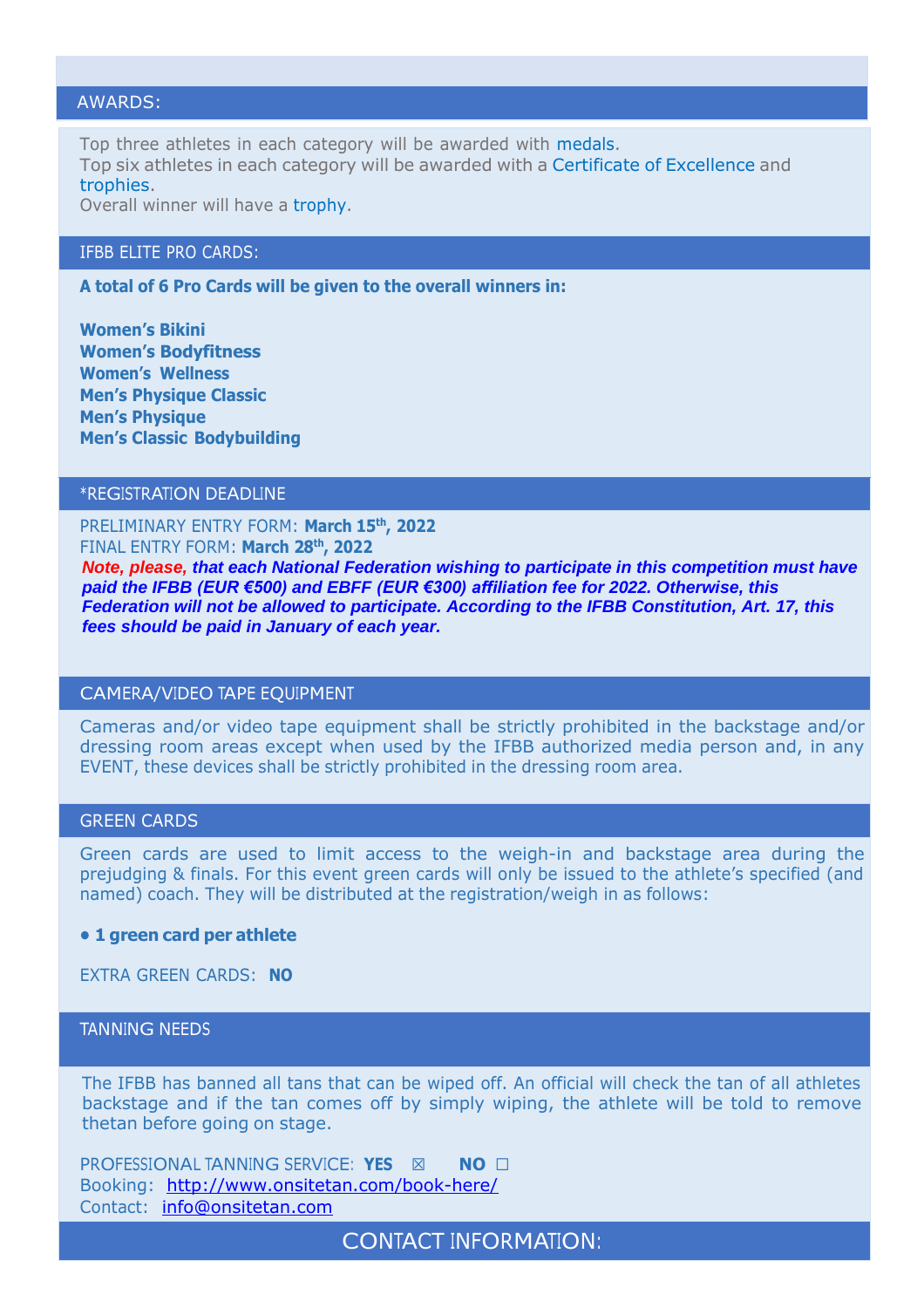Please send Your Entry Form to: Contact: **Mr. Alex Danielsson** E-mail: [alex@tyngre.se](mailto:alex@tyngre.se)

Please send a copy to IFBB Technical Committee: **Eng. Andrew Michalak** E-mail: [amichalak5@gmail.com](mailto:amichalak5@gmail.com)

Please send a copy to the IFBB Head Office: **Ms. Alba Sanchez** E-mail: [info@ifbb.com](mailto:info@ifbb.com)

Contact details for additional correspondence: **President of the Swedish Bodybuilding & Fitness Federation Mr. Jani Kaaria** E-mail: [jani@ifbbsweden.se](mailto:jani@ifbbsweden.se)

# **JUDGES**

To be taken into consideration during selection of judges' panels at the competition, IFBB International Judges must be included in the Final Entry Forms sent by National Federations, according to the IFBB Rules. For more information, please contact Mr. Pawel Filleborn, Chairman of the IFBB Judges Committee, under address: [pawelfilleborn@gmail.com](mailto:pawelfilleborn@gmail.com)

All international judges must bring their International Judge'<sup>s</sup> Cards to the Team Managers and Judges Meeting. IFBB International Judges must have a valid IFBB Judge'<sup>s</sup> Card with the IFBB yearly judges fee of **EUR €50** paid for the current year. This fee may also be paid at the EVENT at the Team Managers and Judges Meeting.